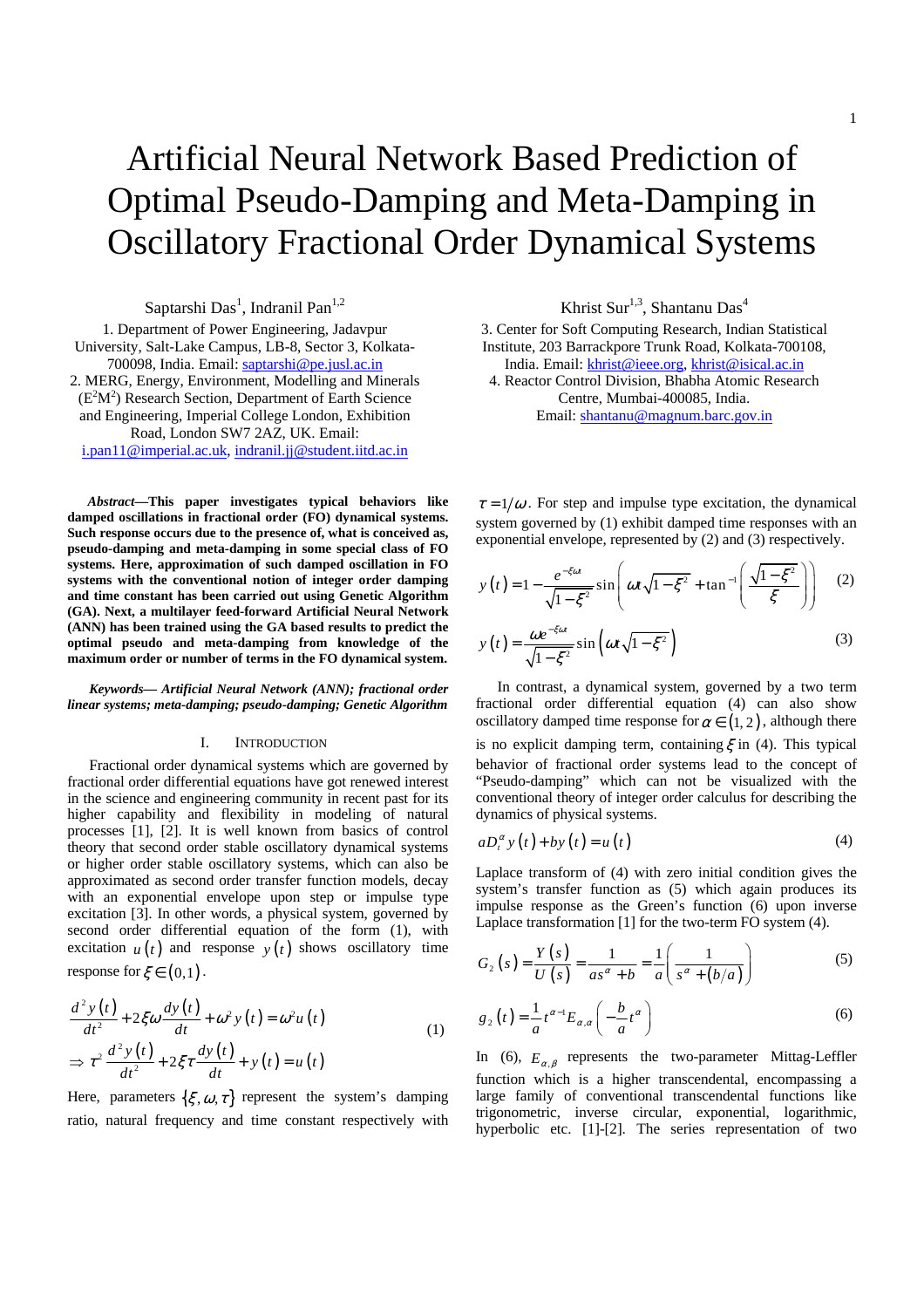parameter Mittag-Leffler function is given by (7) which is a generalized template and reduces to an exponential function for  $\alpha = 1, \beta = 1$  [1]-[2]. Also, from (6) it can be observed that the envelope is guided by a power law instead of an exponential one in (3). In this system, a Mittag-Leffler type oscillation takes place in contrast to the sinusoidal oscillation in (3).

$$
E_{\alpha,\beta}(z) := \sum_{k=0}^{\infty} \frac{z^k}{\Gamma(\alpha k + \beta)}, \quad \alpha > 0, \beta > 0 \tag{7}
$$

The present paper firstly attempts to approximate the oscillations, produced due to step excitation of (4) with an equivalent template given by (1) using GA i.e. finding optimal pseudo/meta (FO)-damping or time constants, associated with the oscillatory time response of the FO system. Next the optimal FO damping and time constants are predicted using a multilayer feed-forward ANN. This approach reduces the computational load, associated with running GA every time for finding out the equivalent optimal FO damping for any arbitrary FO system within this range and such an application is justified from the point that multilayer feed-forward ANN is generally very good function approximator [4]-[5]. In [6], the concept of optimal fractional order damping was first proposed with a specific need for faster stabilization of oscillatory systems using the concept of FO damping with respect to some integral performance indices like Integral of Squared Error (ISE), Integral Time weighted Squared Error (ITSE) etc. This paper gives a new concept of finding the optimal integer order equivalence of FO damping using ISE/ITSE as performance indices and also proposes their ANN based prediction.

Rest of the paper is organized as follows. Section II briefly introduces the basics of pseudo-damping and meta-damping in some special class of oscillatory FO dynamical system. Section III describes time domain simulation of pseudo/meta-damping and their GA based optimal time domain approximation. Section IV presents the ANN based training and prediction performance for these optimal FO-damping. The paper ends with the conclusion as section V, followed by the references.

# II. CONCEPT OF PSEUDO AND META-DAMPING IN FRACTIONAL ORDER LINEAR DYNAMICAL SYSTEMS

In [1]-[2], it has been reported that time and frequency domain representations of few special functions, related to fractional calculus like R-function and G-function are given by:

$$
\mathcal{L}^{-1}\left[\frac{s^{\nu}}{s^{\alpha}-a}\right] = \sum_{n=0}^{\infty} \frac{a^{n}t^{(n+1)\alpha-1-\nu}}{\Gamma((n+1)\alpha-\nu)}
$$
(8)  

$$
\mathcal{L}^{-1}\left[\frac{s^{\nu}}{\left(s^{\alpha}-a\right)^{r}}\right] = \sum_{j=0}^{\infty} \frac{\left\{(-r)(-1-r)\cdots(1-j-r)\right\}(-a)^{j}t^{(r+j)\alpha-\nu-1}}{\Gamma(1+j)\Gamma((r+j)\alpha-\nu)}
$$
(9)

If Laplace transform of excitation and response of a fractional order transfer function (FOTF)  $G(s)$  be  $U(s)$  and  $Y(s)$  respectively, then simple treatments as in (10) gives its step and impulse response. Therefore, to find out the step and impulse response for few classes of fractional order systems,  $v = -1$  and  $v = 0$  need to be considered respectively in (8) and (9). Time domain simulation for FO systems using (8)-(9) needs evaluation of few convergent infinite series at each discrete time step ( *t* ). For numerical implementation the infinite series have been evaluated in MATLAB at each *t* , with the order of accuracy being 0.001.

$$
Y(s) = G(s)U(s)
$$
  
\n
$$
\Rightarrow y(t) = g(t) * u(t)
$$
  
\n
$$
= \begin{cases} \n\mathcal{L}^{-1}[G(s)/s] & \text{for step response} \\ \n\mathcal{L}^{-1}[G(s)] & \text{for impulse response} \n\end{cases}
$$
\n(10)

Under this condition, expressions (8) and (9) represents the step response of stable FOTFs with the replacement of  $\left( a \right)$  by unity and  $(b)$  by  $(-b)$  in structures like (4). i.e.

$$
P_1 = \frac{1}{s^{\alpha} + b}, \quad P_2 = \frac{1}{(s^{\alpha} + b)^{r}}
$$
 (11)

It has been seen from (4) that the step response gives sustained oscillation for  $\alpha = 0$ . But the response becomes damped for  $1 < \alpha < 2$ . Hence, a fractional order system of the form (4) having no explicit damping term in it, also exhibits damped oscillation in time response for  $1 < \alpha < 2$ . Such an oscillation has been approximated by using a second order system of the form (1) while minimizing few integral error indices. The FO system of the structure (11) with  $1 < \alpha < 2$ , can be modified with normalized frequency to unity  $(b = 1)$  as:

$$
\tilde{P}_1 = \frac{1}{s^{\alpha} + 1} \approx \frac{1}{\tau^2 s^2 + 2\tau \xi s + 1}
$$
\n(12)

where,  $\{\tau, \xi\}$  can be termed as the optimal pseudo-time constant and pseudo-damping respectively with respect to some integral error index.

The second class of FO systems in (11) exhibits different type of oscillations if different combinations of orders are used in the expansion of the polynomials, although the highest order of the models are same and only the number of fractional order terms varies in the model. It is well known that order of a FO LTI system is determined by the maximum order present in the denominator polynomial. If it be assumed that  $r = 2/\alpha$ , the system governed by (9) becomes a different class of fractional second order system (13) which can again be represented by equivalent second order approximation with  $\{\tau, \xi\}$  being the optimal meta-time constant and meta-damping respectively. Similar treatment of normalizing the frequency to unity yields:

$$
\tilde{P}_2 = \frac{1}{\left(s^\alpha + 1\right)^{2\alpha}} \approx \frac{1}{\tau^2 s^2 + 2\tau \xi s + 1} \tag{13}
$$

The following examples put more light on the behavior of such systems with meta-damping. Simple modification of (13) gives first and second order transfer functions like (14). It is interesting to note that though the leading order remains one and two in these models, the number of fractional order elements increase upon binomial expansion for the terms with higher powers. These additional number of FO terms puts extra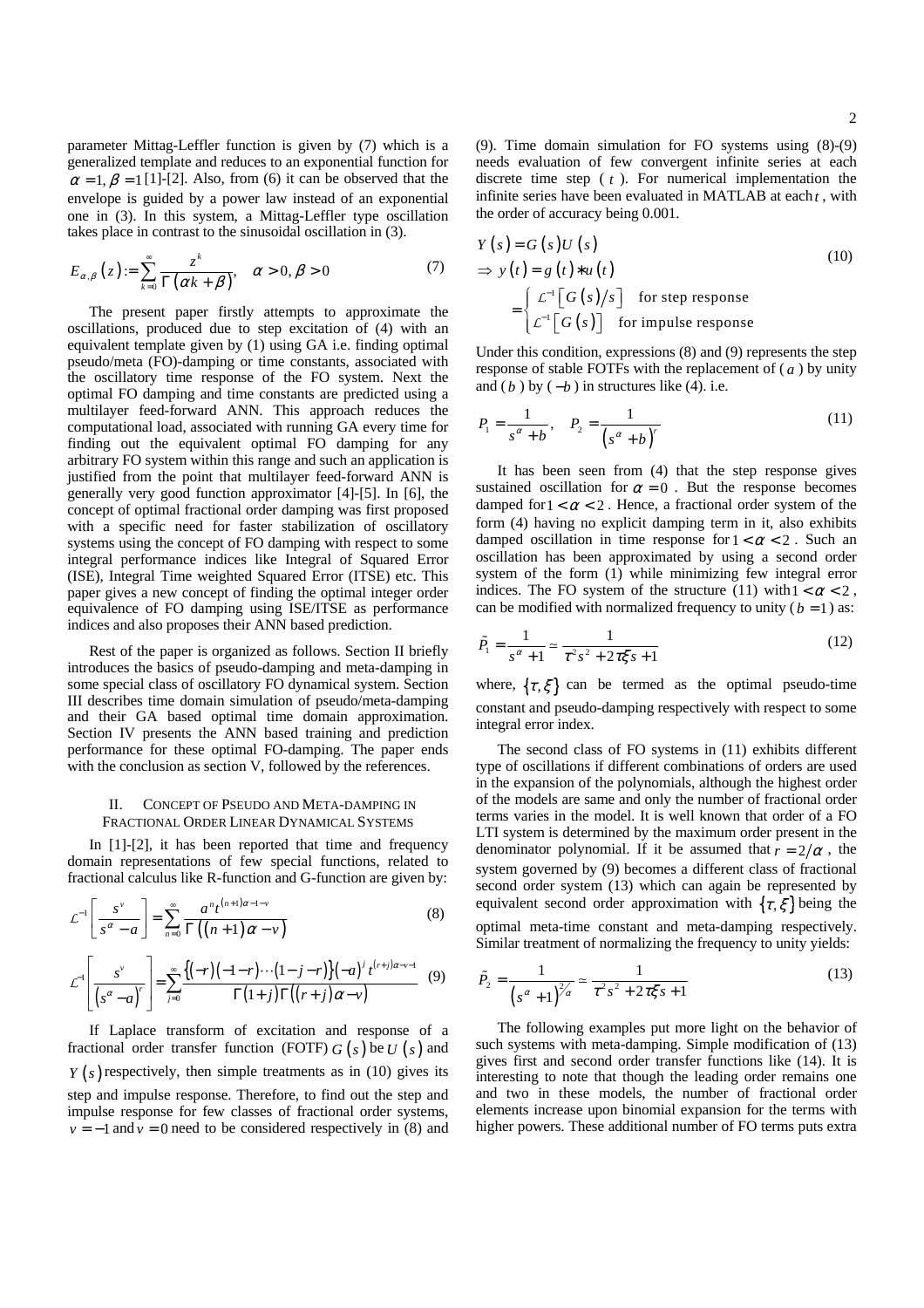damping to the FO system which is defined as the metadamping in FO dynamical system of the form (13). Thus a FO system represented by (14) is distinctly characterized by the number of FO elements present in it and not by the leading FO order unlike (12). This typical behavior is the motivation behind defining two different class of FO damping i.e. pseudodamping for system (12) and meta-damping for system (13).

$$
\frac{1}{\left(s^{\alpha}+1\right)^{1/\alpha}} = \frac{1}{\left(s^{0.2}+1\right)^5}, \frac{1}{\left(s^{0.25}+1\right)^4}, \frac{1}{\left(s^{0.5}+1\right)^2}, \frac{1}{\left(s^{0.1}+1\right)^{10}}, \dots
$$
\n
$$
\frac{1}{\left(s^{\alpha}+1\right)^{2/\alpha}} = \frac{1}{\left(s^{0.2}+1\right)^{10}}, \frac{1}{\left(s^{0.25}+1\right)^8}, \frac{1}{\left(s^{0.4}+1\right)^5}, \frac{1}{\left(s^{0.5}+1\right)^4}, \dots
$$
\n(14)

It is therefore clear that the pseudo-damping is associated with the reduction in the highest order of a FO system whereas meta-damping is associated with the increase in fractional order elements within a FO model though the highest order of the plant remains the same.

# III. TIME DOMAIN SIMULATION OF FRACTIONAL ORDER SYSTEMS WITH PSEUDO-DAMPING AND META-DAMPING

MATLAB based codes have been developed using the infinite series representations of such FOTF i.e. (8)-(9) under impulse/step excitation. Time domain simulation using (8)-(9) often gives poor result above 30 seconds. This is due to the fact that gamma function in the denominator of (8)-(9) approaches towards a very large value which can not be computed using most of the scientific programming languages, due to buffer overflow. Thus it is recommended to reliably use expression (8)-(9) for time domain simulation of the special class of FO systems only up to 30 seconds. Simulation of first order system with meta-damping and  $\alpha$  < 0.9 also becomes computationally infeasible due to blowing up of the associated gamma functions. Similarly, second order systems with meta-damping and  $\alpha$  < 0.9 gives reliable time response up to 25 seconds, below which the results are unreliable as also reported in Hartley and Lorenzo [6] in the context of optimal FO damping.

## *A. Step Response Characteristics*



Figure 1. Step response of FO system with pseudo-damping.

FO systems given in (12)-(13) have now been subjected to step input excitations and evaluated at each discrete time step using (8)-(9) and shown in Fig. 1-3. Fig. 1 shows that the oscillations become more damped with decrease in the order  $(\alpha)$  of FO system (12). Similar behaviors can be found for FO systems with meta-damping with leading order being 2 (Fig. 2) and 1 (Fig. 3) respectively. It is interesting to note that even first order systems in the presence of other FO elements may exhibit oscillations as shown in Fig. 3. In Fig. 1 the decaying envelope may be guided by a power law as reported in (6), but the nature of oscillations for meta-damping in Fig. 2-3 are more complex to be represented as closed form solutions unlike (6).



Figure 2. Step response characteristics of fractional second order system with.meta-damping.



Figure 3. Step response characteristics of fractional first order system with meta-damping.

#### *B. Impulse Response Characteristics*

The impulse responses have been shown next for the above discussed three classes of FO systems. As expected in Fig. 6, the oscillations start from a value of unity for first order systems (with additional FO elements causing meta-damping). Fig. 5 shows the oscillations starting from zero confirming the preservation of the second order behavior of the FO system. In Fig. 4 showing FO systems with pseudo-damping mixed behaviors can be observed regarding the initial value of the impulse response which indicates that the classical notion of judging the order of the system by looking only at the impulse response characteristics is not valid for pseudo-damping.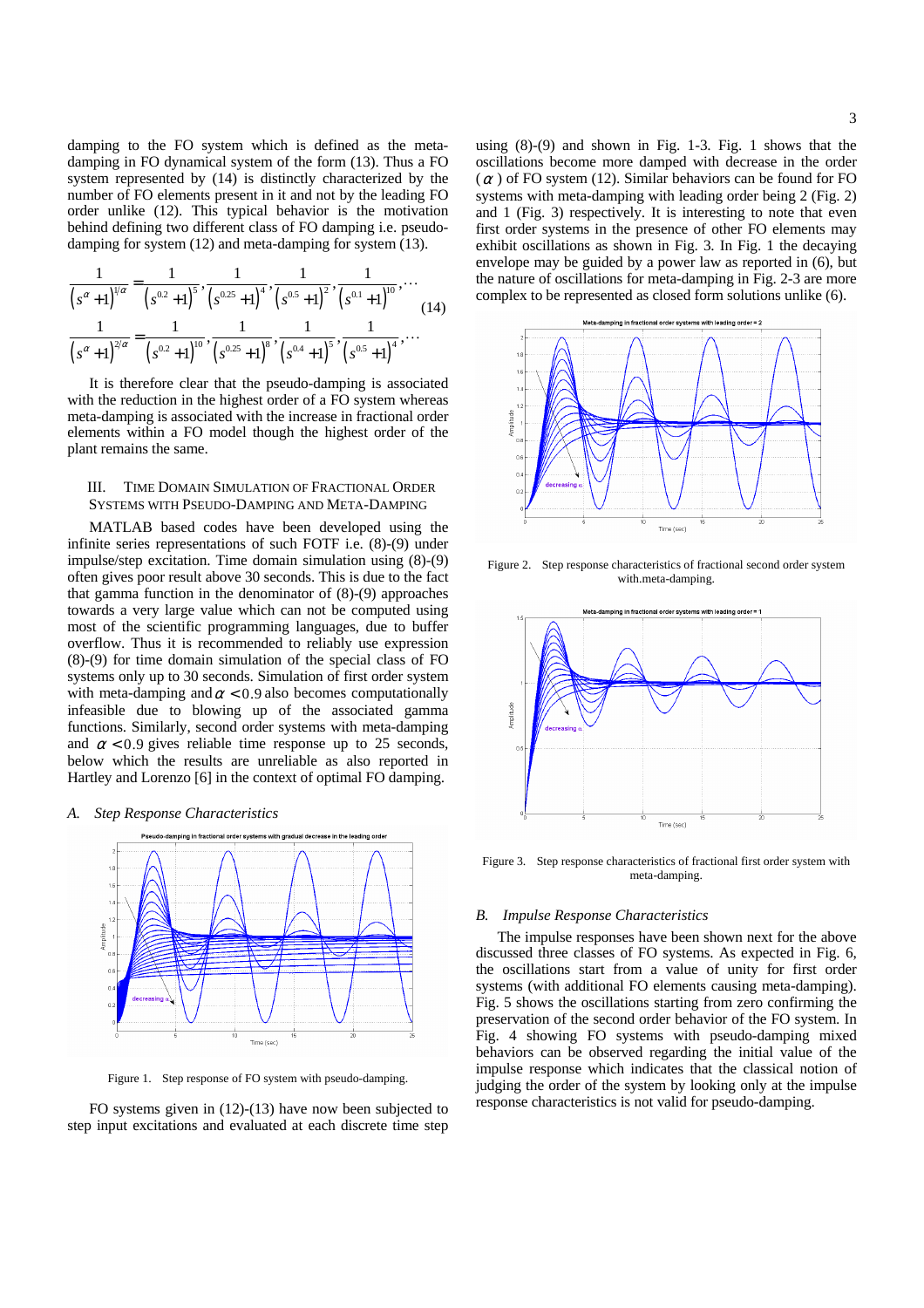

Figure 4. Impulse response of FO system with pseudo-damping.



Figure 5. Impulse response characteristics of fractional second order system with.meta-damping.



Figure 6. Impulse response characteristics of fractional first order system with meta-damping.

# *C. Genetic Algorithm Based Approach for Finding Optimal Pseudo-Damping and Meta-Damping*

Genetic algorithm (GA) is a stochastic optimization process which can be used to minimize a chosen objective function. A solution vector is initially randomly chosen from the search space and undergoes reproduction, crossover and mutation, in each iteration to give rise to a better population of solution vectors in the next iteration. Reproduction implies that solution vectors with higher fitness values can produce more copies of themselves in the next generation. Crossover refers to information exchange based on probabilistic decisions between solution vectors. In mutation a small randomly selected part of a solution vector is occasionally altered, with a very small probability. This way the solution is refined iteratively until the objective function is minimized below a certain tolerance level or the maximum number of iterations are exceeded. In the present study the number of population members in GA is chosen to be 20. The crossover and mutation fraction are chosen to be 0.8 and 0.2 respectively for minimization of the following objective functions.

$$
J_{ISE} = \int_{0}^{\infty} e^2 \left( t \right) dt, \quad J_{IISE} = \int_{0}^{\infty} t \cdot e^2 \left( t \right) dt \tag{15}
$$

Evaluation of the objective functions have been done in each generation of GA within the finite time horizon of 25 seconds as discussed earlier. Minimization of error index (15) between the respective FO systems and a second order approximation as in (13) and (14) gives the optimum values of pseudo/metadamping and time constant. The ISE and ITSE based optimization results have been reported in Table I-III for the three test cases, as in Fig. 1-3.

TABLE I. GA BASED RESULTS FOR OPTIMAL PSEUDO-DAMPING FOR FRACTIONAL ORDER SYSTEMS

| Fractional<br>Order $(a)$ | <b>ISE Based</b> |        |        | <b>ITSE Based</b> |        |        |
|---------------------------|------------------|--------|--------|-------------------|--------|--------|
|                           | $J_{min}$        | τ      | ξ      | $J_{min}$         | τ      | ξ      |
| 1.1                       | 0.0054           | 0.3485 | 1.3152 | 0.0235            | 0.47   | 0.9848 |
| 1.2                       | 0.0168           | 0.5246 | 0.8094 | 0.0647            | 0.6467 | 0.6887 |
| 1.3                       | 0.0287           | 0.6587 | 0.596  | 0.0979            | 0.7659 | 0.5537 |
| 1.4                       | 0.0379           | 0.7634 | 0.4672 | 0.1153            | 0.8457 | 0.4635 |
| 1.5                       | 0.0429           | 0.8432 | 0.374  | 0.1176            | 0.8998 | 0.3878 |
| 1.6                       | 0.0429           | 0.9029 | 0.2965 | 0.1085            | 0.9374 | 0.3146 |
| 1.7                       | 0.0378           | 0.9463 | 0.2247 | 0.0927            | 0.9647 | 0.239  |
| 1.8                       | 0.0277           | 0.976  | 0.1527 | 0.074             | 0.9837 | 0.1597 |
| 1.9                       | 0.0127           | 0.993  | 0.0771 | 0.0448            | 0.9947 | 0.0786 |

TABLE II. GA BASED RESULTS FOR OPTIMAL META-DAMPING FOR FRACTIONAL ORDER SYSTEMS WITH LEADING ORDER = 1

| Fractional<br>Order $(a)$ |           | <b>ISE Based</b> |        | <b>ITSE Based</b> |        |        |
|---------------------------|-----------|------------------|--------|-------------------|--------|--------|
|                           | $J_{min}$ | τ                | ξ      | $J_{min}$         | τ      | ξ      |
| 1.1                       | 0.0057    | 0.3463           | 1.1946 | 0.02              | 0.4006 | 1.0538 |
| 1.2                       | 0.0147    | 0.342            | 1.067  | 0.0512            | 0.4933 | 0.7747 |
| 1.3                       | 0.0273    | 0.4182           | 0.7884 | 0.0769            | 0.5761 | 0.6247 |
| 1.4                       | 0.0415    | 0.4793           | 0.6322 | 0.0956            | 0.6399 | 0.5336 |
| 1.5                       | 0.0571    | 0.5317           | 0.5308 | 0.1105            | 0.6906 | 0.4667 |
| 1.6                       | 0.0748    | 0.5996           | 0.4393 | 0.1271            | 0.7352 | 0.4091 |
| 1.7                       | 0.097     | 0.6597           | 0.3708 | 0.1568            | 0.7784 | 0.3529 |
| 1.8                       | 0.13      | 0.7233           | 0.3086 | 0.2382            | 0.8253 | 0.2913 |
| 1.9                       | 0.1996    | 0.7959           | 0.2422 | 0.5806            | 0.8828 | 0.2131 |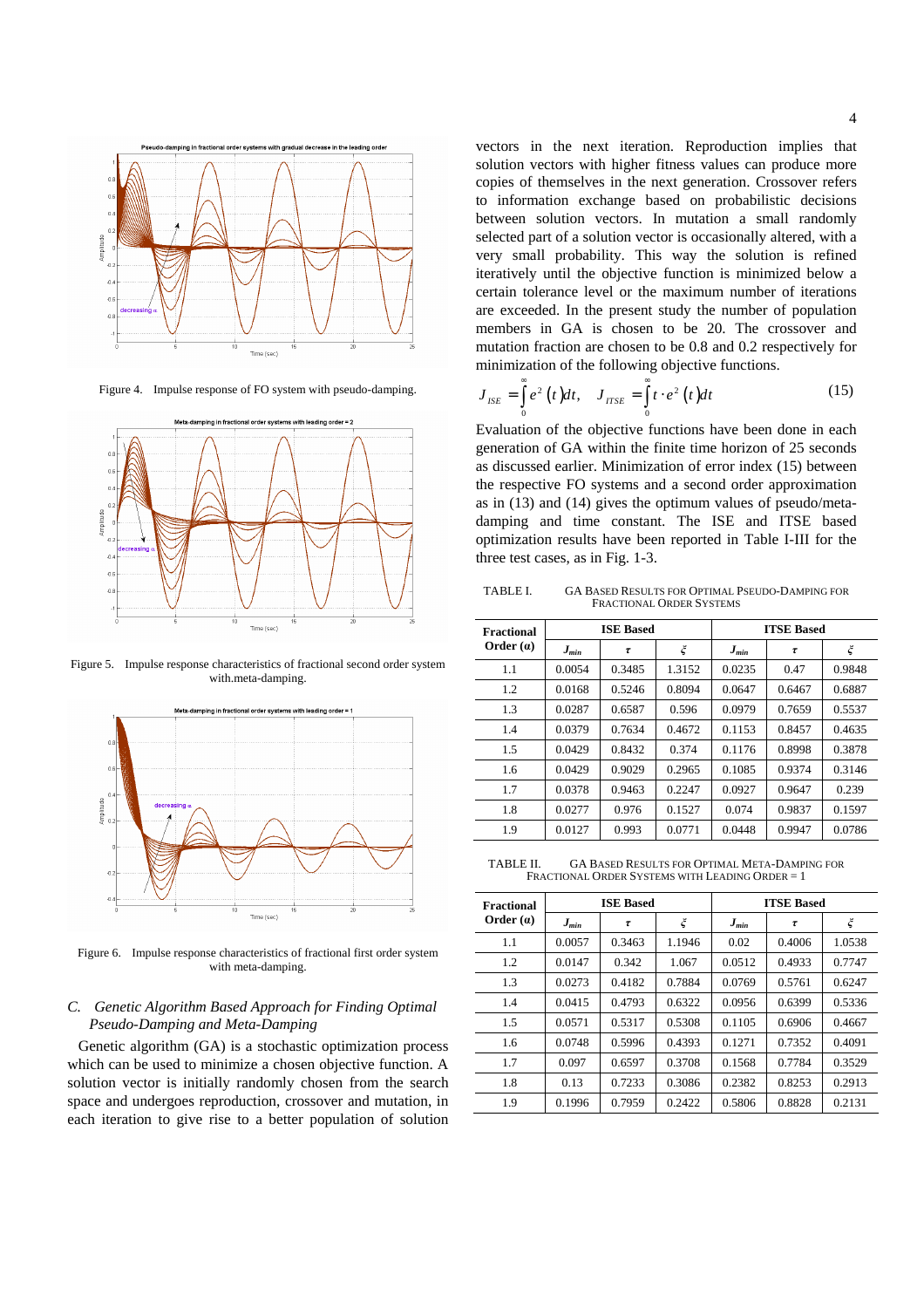| Fractional<br>Order $(a)$ | <b>ISE Based</b> |        |        | <b>ITSE Based</b> |        |        |
|---------------------------|------------------|--------|--------|-------------------|--------|--------|
|                           | $J_{min}$        | τ      | ξ      | $J_{min}$         | τ      | ξ      |
| 1.1                       | 0.005            | 1.0426 | 0.7299 | 0.0462            | 1.0837 | 0.712  |
| 1.2                       | 0.0138           | 1.0499 | 0.574  | 0.1053            | 1.0939 | 0.5732 |
| 1.3                       | 0.0215           | 1.0452 | 0.4668 | 0.1359            | 1.0809 | 0.4809 |
| 1.4                       | 0.0266           | 1.0362 | 0.3845 | 0.1407            | 1.0609 | 0.4066 |
| 1.5                       | 0.0291           | 1.0263 | 0.3153 | 0.1315            | 1.0409 | 0.3395 |
| 1.6                       | 0.029            | 1.0171 | 0.2529 | 0.117             | 1.0241 | 0.2741 |
| 1.7                       | 0.0266           | 1.0094 | 0.1931 | 0.1038            | 1.012  | 0.2083 |
| 1.8                       | 0.0217           | 1.0042 | 0.1325 | 0.0935            | 1.0047 | 0.1405 |
| 1.9                       | 0.0119           | 1.0012 | 0.0679 | 0.0657            | 1.0012 | 0.0701 |

TABLE III. GA BASED RESULTS FOR OPTIMAL META-DAMPING FOR FRACTIONAL ORDER SYSTEMS WITH LEADING ORDER = 2

IV. ANN BASED PREDICTION OF OPTIMAL PSEUDO-DAMPING AND META-DAMPING

## *A. Multi-Layer Feedforward Neural Network Architecture*

The standard neural network architecture consists of an input layer, one or more hidden layers with multiple perceptrons and an output layer. The number of perceptrons in the hidden layer and the number of hidden layers are generally problem specific and depend on the choice of the user. In the present study, the number of hidden layers is varied from 1 to 2 and for each case the number of neurons in each layer is varied from 5 to 25 in incremental steps of 5. The ANN is fully connected, i.e., the output from each input and hidden neuron is distributed to all the neurons of the subsequent layer. Also a feed-forward architecture is used, i.e. the data flows and is processed sequentially through the input, hidden and output layers and are not fed-back to the previous layers, unlike the recurrent ANN structure. Hyperbolic tangent sigmoid (*tansig*) and logarithmic sigmoid (*logsig*) type activation functions and their combinations are used to create different ANN architectures for comparing the relative effectiveness of these structures at capturing the nonlinear relationship between the input ( $\alpha$ ) and output ( $\tau, \xi$ ) data.

## *B. Training Performance of ANN and Time Domain Performance of the Predicted Outputs*

Multilayer feed-forward ANN has now been employed to predict the optimal pseudo/meta damping/time constants from the knowledge of the fractional order of the dynamical system. Tables IV-VI gives the GA based optimal pseudo/meta damping  $(\xi)$  and time constant  $(\tau)$  of the FO systems in terms of equivalent second order systems considering the ITSE criterion, since ITSE puts more penalties on the error at later stages unlike ISE producing better accuracy. The ANNs are trained with Levenberg-Marquardt back-propagation algorithm which is a gradient based method and often gets stuck in local minima. To check the consistency of the ANNs for capturing the input-output relationship, the Mean Squared Error (MSE) of 25 independent runs has been chosen as the performance measure. This is justified from the fact that often large size multilayer ANNs accurately establishes arbitrary nonlinear relation between any input-output data but they might not show

consistency in the mapping [4]-[5]. Hence there is always a trade-off between size of the ANN and the prediction accuracy.

TABLE IV. TRAINING PERFORMANCE FOR VARIOUS ANN CONFIGURATIONS FOR THE PREDICTION OF PSEUDO-DAMPING FOR 25 INDEPENDENT RUNS

| Number of<br>layers                                                    | <b>Number of neurons</b><br>in each hidden laver                       | <b>Activation</b><br>function | Average<br><b>MSE</b> |
|------------------------------------------------------------------------|------------------------------------------------------------------------|-------------------------------|-----------------------|
|                                                                        | 5                                                                      | tansig                        | 0.009                 |
|                                                                        |                                                                        | logsig                        | 0.0061                |
|                                                                        |                                                                        | tansig                        | 0.07                  |
|                                                                        | 10                                                                     | logsig                        | 0.0326                |
|                                                                        |                                                                        | tansig                        | 0.1009                |
| 1                                                                      | 15                                                                     | logsig                        | 0.026                 |
|                                                                        |                                                                        | tansig                        | 0.1609                |
|                                                                        | 20                                                                     | logsig                        | 0.0418                |
|                                                                        |                                                                        | tansig                        | 0.1216                |
|                                                                        | 25                                                                     | logsig                        | 0.0559                |
|                                                                        |                                                                        | tansig/tansig                 | 0.0185                |
|                                                                        |                                                                        | tansig/logsig                 | 0.0148                |
|                                                                        | 5                                                                      | logsig/tansig                 | 0.0238                |
|                                                                        |                                                                        | logsig/logsig                 | 0.0153                |
|                                                                        |                                                                        | tansig/tansig                 | 0.0453                |
|                                                                        | 10                                                                     | tansig/logsig                 | 0.0169                |
|                                                                        |                                                                        | logsig/tansig                 | 0.0218                |
|                                                                        |                                                                        | logsig/logsig                 | 0.0133                |
|                                                                        |                                                                        | tansig/tansig                 | 0.0714                |
| $\overline{2}$                                                         | 15                                                                     | tansig/logsig                 | 0.0245                |
|                                                                        |                                                                        | logsig/tansig                 | 0.0779                |
|                                                                        |                                                                        | logsig/logsig                 | 0.0346                |
|                                                                        |                                                                        | tansig/tansig                 | 0.1075                |
|                                                                        | 20                                                                     | tansig/logsig                 | 0.0269                |
|                                                                        |                                                                        | logsig/tansig                 | 0.1492                |
|                                                                        |                                                                        | logsig/logsig                 | 0.0375                |
|                                                                        |                                                                        | tansig/tansig                 | 0.141                 |
|                                                                        | 25                                                                     | tansig/logsig                 | 0.0341                |
|                                                                        |                                                                        | logsig/tansig                 | 0.2229                |
|                                                                        |                                                                        | logsig/logsig                 | 0.0357                |
| 1.8<br>1.6<br>1.4<br>1,2<br>Amplitude<br>0.8<br>0.6<br>0.4<br>0.2<br>0 | Comparison of ANN based predicted and GA based optimal pseudo-dampings |                               |                       |
|                                                                        | 5<br>10<br>Time (sec)                                                  | 15<br>20                      | プ                     |

Figure 7. ANN prediction of pseudo-damping for FO system (12).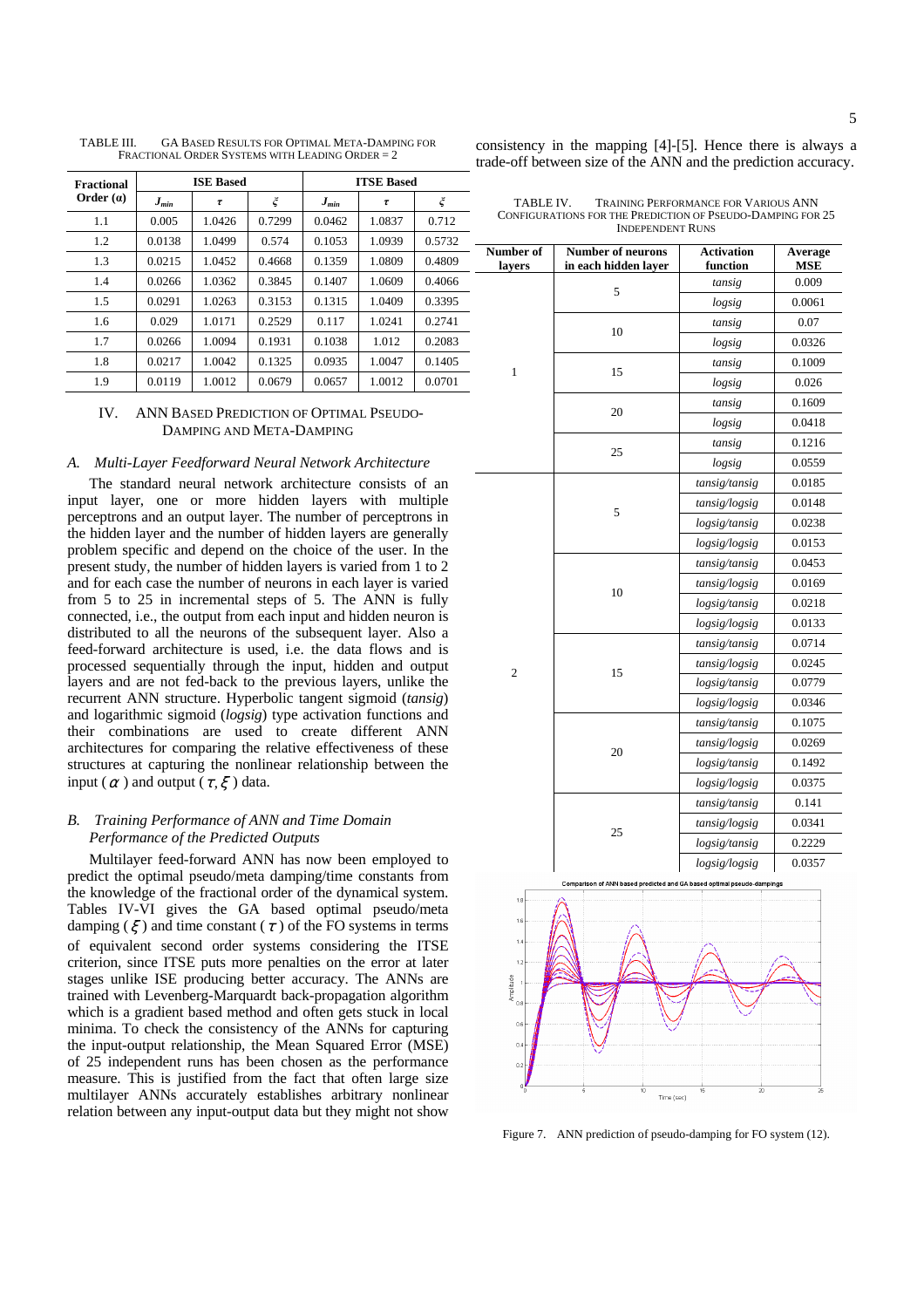| Number of<br>layers | Number of neurons<br>in each hidden layer | <b>Activation</b><br>function | Average<br><b>MSE</b> |
|---------------------|-------------------------------------------|-------------------------------|-----------------------|
|                     | 5                                         | tansig                        | 0.0109                |
|                     |                                           | logsig                        | 0.0038                |
|                     | 10                                        | tansig                        | 0.0487                |
|                     |                                           | logsig                        | 0.0232                |
| $\mathbf{1}$        | 15                                        | tansig                        | 0.0942                |
|                     |                                           | logsig                        | 0.0257                |
|                     | 20                                        | tansig                        | 0.1113                |
|                     |                                           | logsig                        | 0.026                 |
|                     | 25                                        | tansig                        | 0.1002                |
|                     |                                           | logsig                        | 0.0694                |
|                     |                                           | tansig/tansig                 | 0.0126                |
|                     | 5                                         | tansig/logsig                 | 0.0117                |
|                     |                                           | logsig/tansig                 | 0.0086                |
|                     |                                           | logsig/logsig                 | 0.0074                |
|                     |                                           | tansig/tansig                 | 0.0385                |
|                     | 10                                        | tansig/logsig                 | 0.021                 |
|                     |                                           | logsig/tansig                 | 0.0392                |
|                     |                                           | logsig/logsig                 | 0.0121                |
|                     |                                           | tansig/tansig                 | 0.0763                |
| $\overline{c}$      | 15                                        | tansig/logsig                 | 0.0257                |
|                     |                                           | logsig/tansig                 | 0.0414                |
|                     |                                           | logsig/logsig                 | 0.0314                |
|                     |                                           | tansig/tansig                 | 0.0985                |
|                     | 20                                        | tansig/logsig                 | 0.0201                |
|                     |                                           | logsig/tansig                 | 0.0934                |
|                     |                                           | logsig/logsig                 | 0.0596                |
|                     |                                           | tansig/tansig                 | 0.0991                |
|                     | 25                                        | tansig/logsig                 | 0.0303                |
|                     |                                           | logsig/tansig                 | 0.0973                |
|                     |                                           | logsig/logsig                 | 0.0281                |

TABLE V. TRAINING PERFORMANCE FOR VARIOUS ANN CONFIGURATIONS FOR THE PREDICTION OF META-DAMPING IN FO SYSTEMS WITH LEADING ORDER = 1 FOR 25 INDEPENDENT RUNS

TABLE VI. TRAINING PERFORMANCE FOR VARIOUS ANN CONFIGURATIONS FOR THE PREDICTION OF META-DAMPING IN FO SYSTEMS WITH LEADING ORDER = 2 FOR 25 INDEPENDENT RUNS

> **Activation function**

**Number of neurons in each hidden layer** 

**Number of**   $\mathbf{L}$ 

| layers         | function<br>in each hidden layer |               | MSE    |
|----------------|----------------------------------|---------------|--------|
|                | 5                                | tansig        | 0.0032 |
|                |                                  | logsig        | 0.0014 |
|                | 10                               | tansig        | 0.0274 |
|                |                                  | logsig        | 0.0091 |
| $\mathbf{1}$   | 15                               | tansig        | 0.0686 |
|                |                                  | logsig        | 0.0093 |
|                | 20                               | tansig        | 0.0431 |
|                |                                  | logsig        | 0.019  |
|                | 25                               | tansig        | 0.0654 |
|                |                                  | logsig        | 0.0436 |
|                |                                  | tansig/tansig | 0.0058 |
|                | 5                                | tansig/logsig | 0.0059 |
|                |                                  | logsig/tansig | 0.0038 |
|                |                                  | logsig/logsig | 0.0043 |
|                |                                  | tansig/tansig | 0.014  |
|                | 10                               | tansig/logsig | 0.0099 |
|                |                                  | logsig/tansig | 0.0126 |
|                |                                  | logsig/logsig | 0.0057 |
| $\overline{c}$ |                                  | tansig/tansig | 0.0451 |
|                | 15                               | tansig/logsig | 0.006  |
|                |                                  | logsig/tansig | 0.0353 |
|                |                                  | logsig/logsig | 0.0154 |
|                |                                  | tansig/tansig | 0.0451 |
|                | 20                               | tansig/logsig | 0.0304 |
|                |                                  | logsig/tansig | 0.0339 |
|                |                                  | logsig/logsig | 0.0139 |
|                |                                  | tansig/tansig | 0.0372 |
|                | 25                               | tansig/logsig | 0.0137 |
|                |                                  | logsig/tansig | 0.0351 |
|                |                                  | logsig/logsig | 0.0206 |



Figure 9. ANN based prediction of meta-damping for fractional first order system.

Figure 8. ANN based prediction of meta-damping for fractional second order system.

Time (sec)

Comparison of ANN based predicted and GA based optimal pseudo-damping<br>in fractional order systems with leading order = 2

 $\overline{18}$ 

Amplitude

 $\overline{0}$ 

 $\mathbf{0}$ 

 $\overline{0}$ 

**Average**